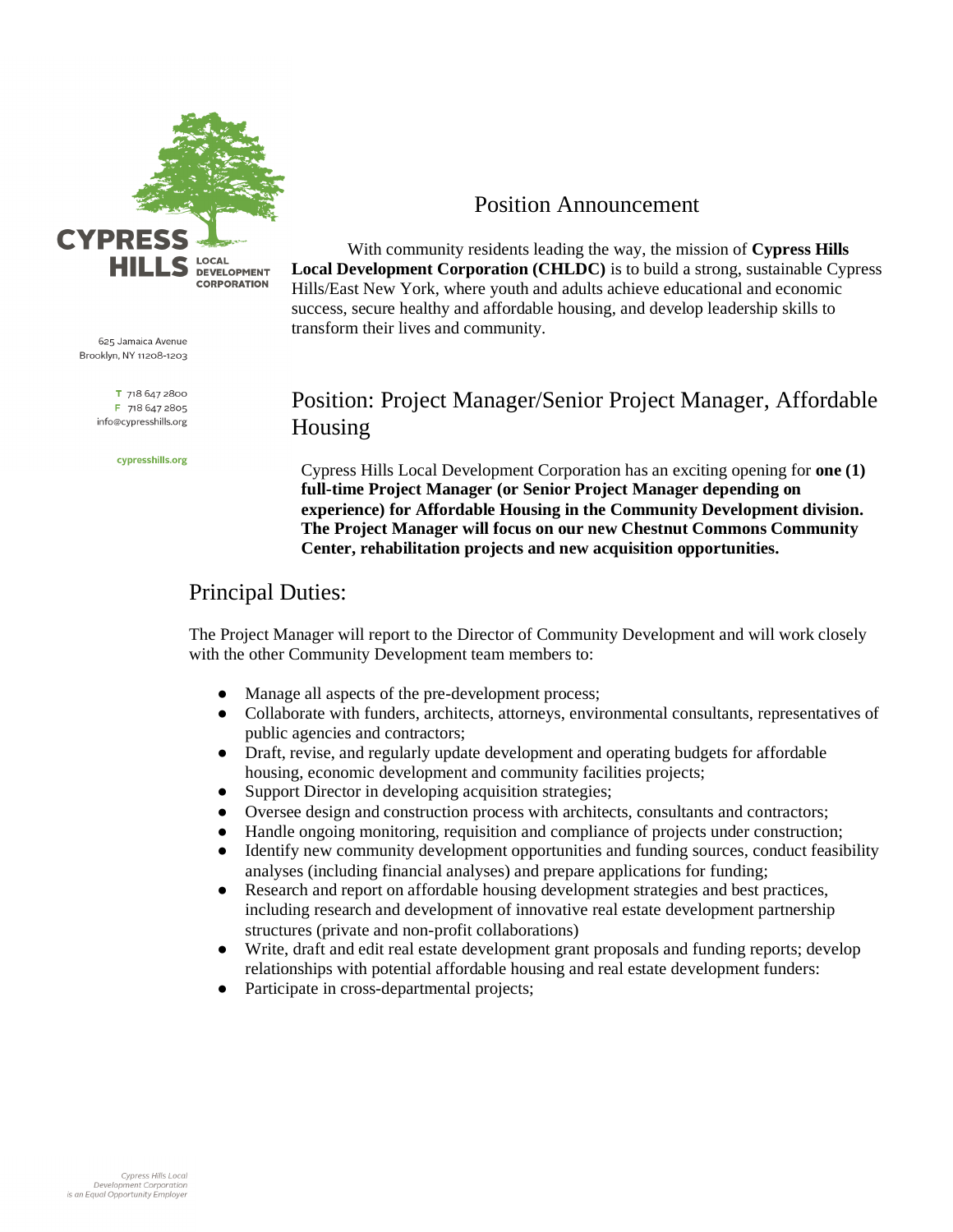

625 Jamaica Avenue Brooklyn, NY 11208-1203

> T 718 647 2800 F 718 647 2805 info@cypresshills.org

> > cypresshills.org

- Demonstrates commitment to leadership development, community building, and community organizing as strategies for social change;
- Perform other duties as assigned.

# Position Requirements:

- o Advanced degree in Urban Planning, Public Policy, Architecture, Real Estate or Finance preferred;
- o At least 2 years of professional work experience, including project and/or construction management, housing and community development;
- o Experience working in affordable housing preferred;
- o Excellent communication (written and oral) and computer skills;
- o Strong interpersonal and negotiating skills with the ability to perform outreach to property owners, houses of worship and other neighborhood stakeholders;
- o Commitment to affordable housing, community building and professional development;
- o Self-starter willing to work as part of a team and participate in envisioning innovative community development initiatives;
- o Demonstrates commitment to leadership development, community building, and community organizing as strategies for social change;
- o Spanish-speaking a plus.

#### Supervision:

Reports directly to **Stephanie Becker, Director of Community Developmen**t.

### Compensation:

• \$50,000 - \$68,000, dependent upon experience. We offer a very competitive benefits package.

### To Apply:

Please forward cover letter and resume with salary requirements to **Stephanie Becker, Director of Community Development at cdbasejobs@cypresshills.org**.

A reference check will be required prior to any job offers being made.

#### **CYPRESS HILLS LOCAL DEVELOPMENT CORPORATION IS AN EQUAL EMPLOYMENT OPPORTUNITY/AFFIRMATIVE ACTION EMPLOYER AND IS COMMITTED TO WORKPLACE DIVERSITY AND INCLUSION.**

**We are an equal opportunity employer and do not discriminate in hiring or employment on the basis of race, color, religion, national origin, gender, marital status, sexual orientation, age, disability, veteran status, or any other characteristic protected by federal, state, or local law. We promote recognition and respect for individual and cultural differences, and we work to make our employees feel valued and appreciated, whatever their race, gender, background, or sexual orientation.**